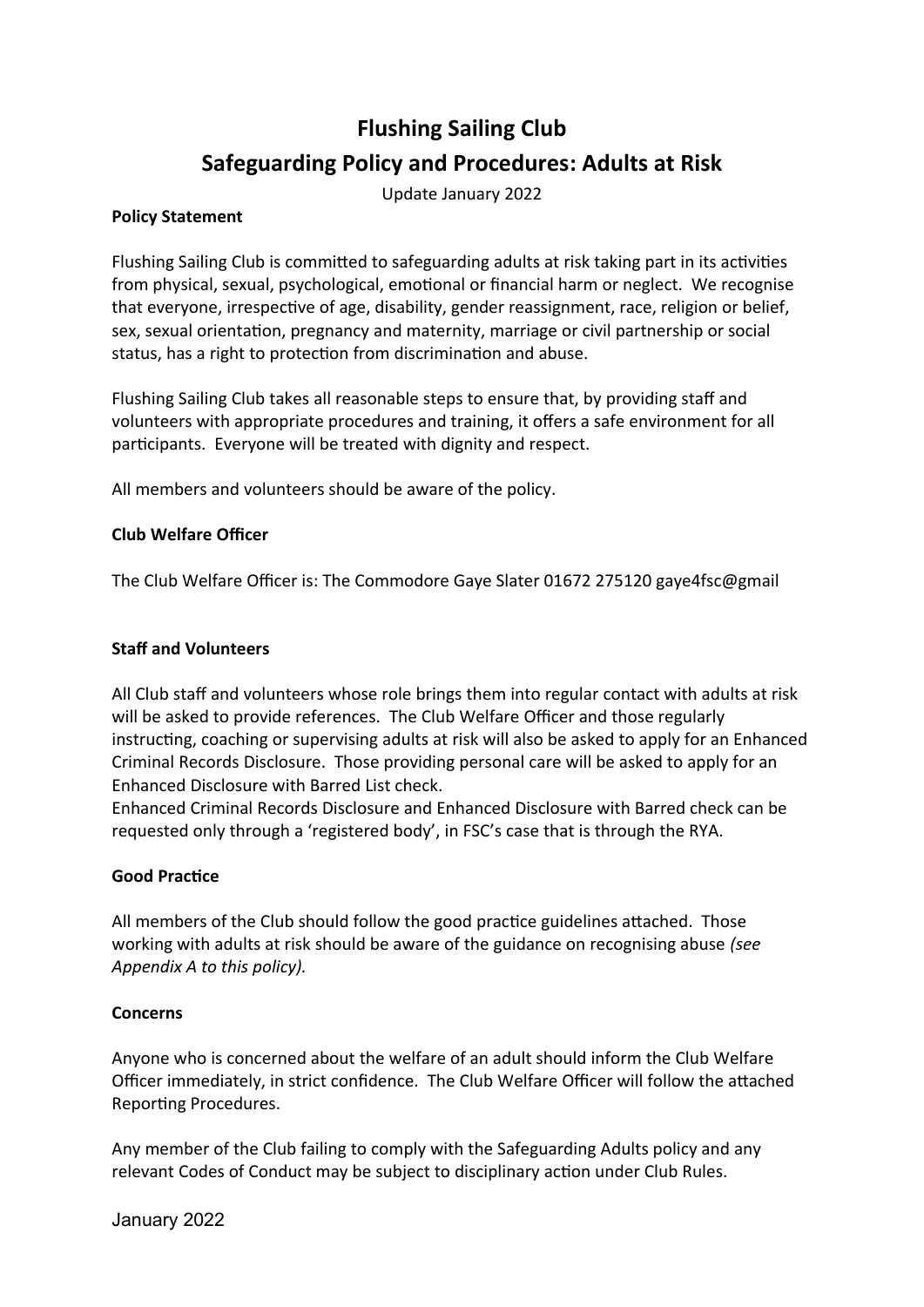### **Flushing Sailing Club January 2022**

## **Good Practice Guide for Instructors, Coaches and Volunteers**

This guide only covers the essential points of good practice when working with adults at risk. You should also read the Flushing Sailing Club's Safeguarding Policy and Procedures which are available for reference at all times.

- Always communicate clearly, in whatever way best suits the individual, and check their understanding and expectations
- Always try to work in an open environment in view of others
- Avoid spending any significant time working with adults at risk in isolation
- Do not take an adult at risk alone in a car, however short the journey, unless you are certain that the individual has the capacity to decide to accept a lift
- Do not take an adult at risk to your home as part of your organisation's activity
- Where any of these is unavoidable, ensure that it only occurs with the full knowledge and consent of someone in charge of the organisation or the person's carers
- Design training programmes that are within the ability of the individual
- If you need to help someone with a wetsuit or buoyancy aid or provide physical assistance or support, make sure you are in full view of others
- Take great care with communications via mobile phone, e-mail or social media that might be misunderstood or shared inappropriately. In general, only send group communications about organisational matters using these methods. If it's essential to send an individual message to a person who has a learning disability or other impairment that might affect their understanding, copy it to their carer.

You should never:

- engage in rough, physical or sexually provocative games or activities
- allow or engage in inappropriate touching of any form
- use inappropriate language
- make sexually suggestive comments, even in fun
- fail to respond to an allegation made by an adult at risk; always act
- do things of a personal nature that the person can do for themselves.

It may sometimes be necessary to do things of a personal nature to help someone with a physical or learning disability. These tasks should only be carried out with the full understanding and consent of both the individual (where possible) and their carers. In an emergency situation which requires this type of help, if the individual lacks the capacity to give consent, carers should be fully informed. In such situations it is important to ensure that anyone present is sensitive to the individual and undertakes personal care tasks with the utmost discretion.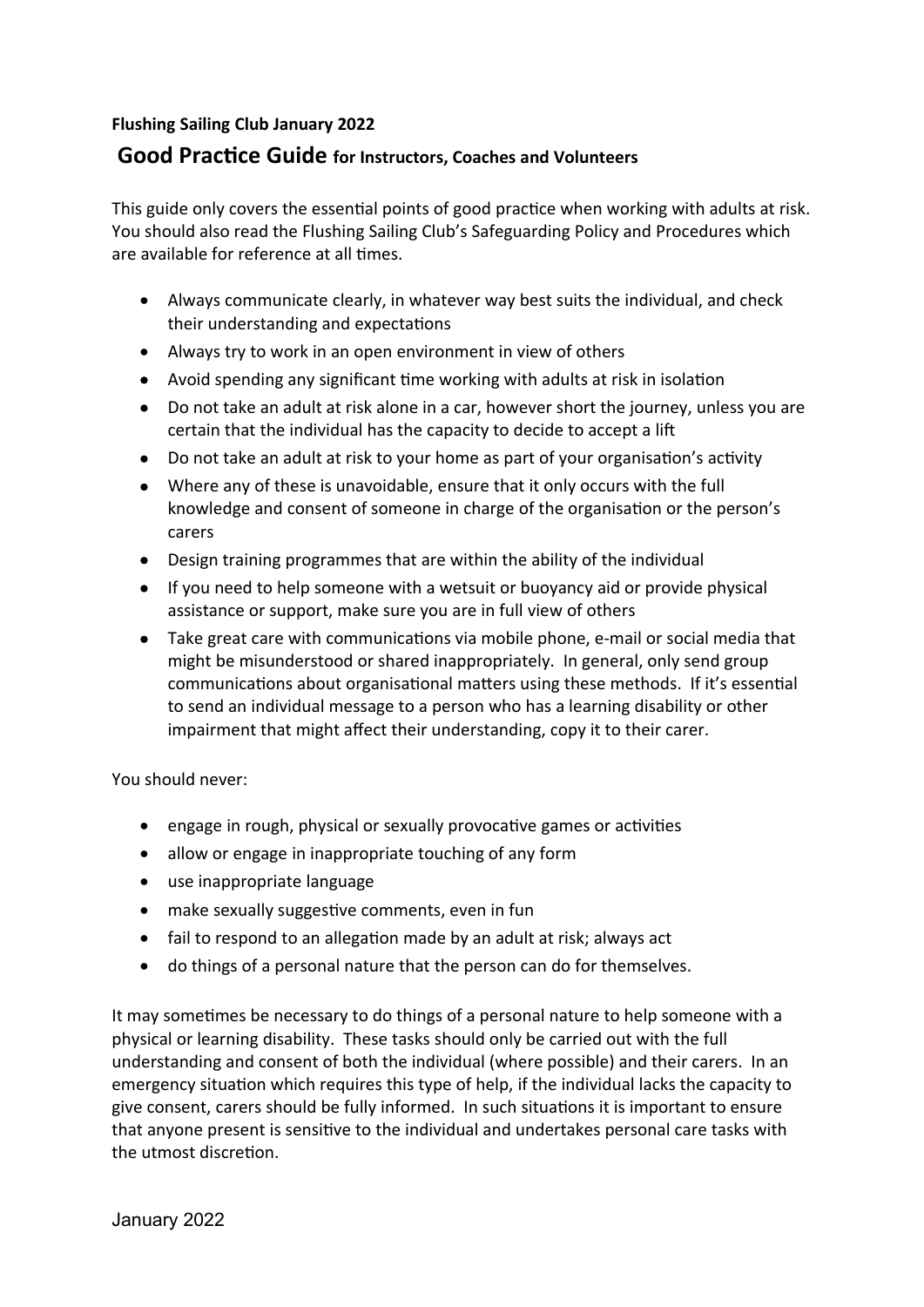## *Appendix A* **– What is abuse? January 2022**

(Based on the statutory guidance supporting the implementation of the Care Act 2014)

Abuse is a violation of an individual's human and civil rights by another person or persons.

Adults at risk may be abused by a wide range of people including family members, professional staff, care workers, volunteers, other service users, neighbours, friends, and individuals who deliberately exploit vulnerable people. Abuse may occur when an adult at risk lives alone or with a relative, within nursing, residential or day care settings, hospitals and other places assumed to be safe, or in public places.

The following is not intended to be an exhaustive list of types of abuse or exploitation but an illustrative guide as to the sort of behaviour which could give rise to a safeguarding concern:

**Physical abuse** - including assault, hitting, slapping, pushing, misuse of medication, restraint, or inappropriate physical sanctions.

**Domestic violence** – including psychological, physical, sexual, financial, emotional abuse; so called 'honour' based violence. This won't happen at a club/centre, but there could be concerns about a participant's home situation.

**Sexual abuse** - including rape, indecent exposure, sexual harassment, inappropriate looking or touching, sexual teasing or innuendo, sexual photography, subjections to pornography or witnessing sexual acts, indecent exposure and sexual assault or sexual acts to which the adult has not consented or was pressured into consenting.

**Psychological abuse** - including emotional abuse, threats of harm or abandonment, deprivation of contact, humiliation, blaming, controlling, intimidation, coercion, harassment, verbal abuse, isolation or unreasonable and unjustified withdrawal from services or supportive networks. In a club context this might include excluding a member from social activities.

**Financial or material abuse** - including theft, fraud, internet scamming, coercion in relation to an adult's financial affairs or arrangements, including in connection with wills, property, inheritance or financial transactions, or the misuse or misappropriation of property, possessions or benefits. People with learning disabilities or dementia are particularly vulnerable to this type of abuse. An example might be encouraging someone to book and pay for training courses that are inappropriate for their level of ability, or to purchase sailing clothing or equipment they don't need.

**Discriminatory abuse** - including forms of harassment, slurs or similar treatment; because of race, gender and gender identity, age, disability, sexual orientation or religion.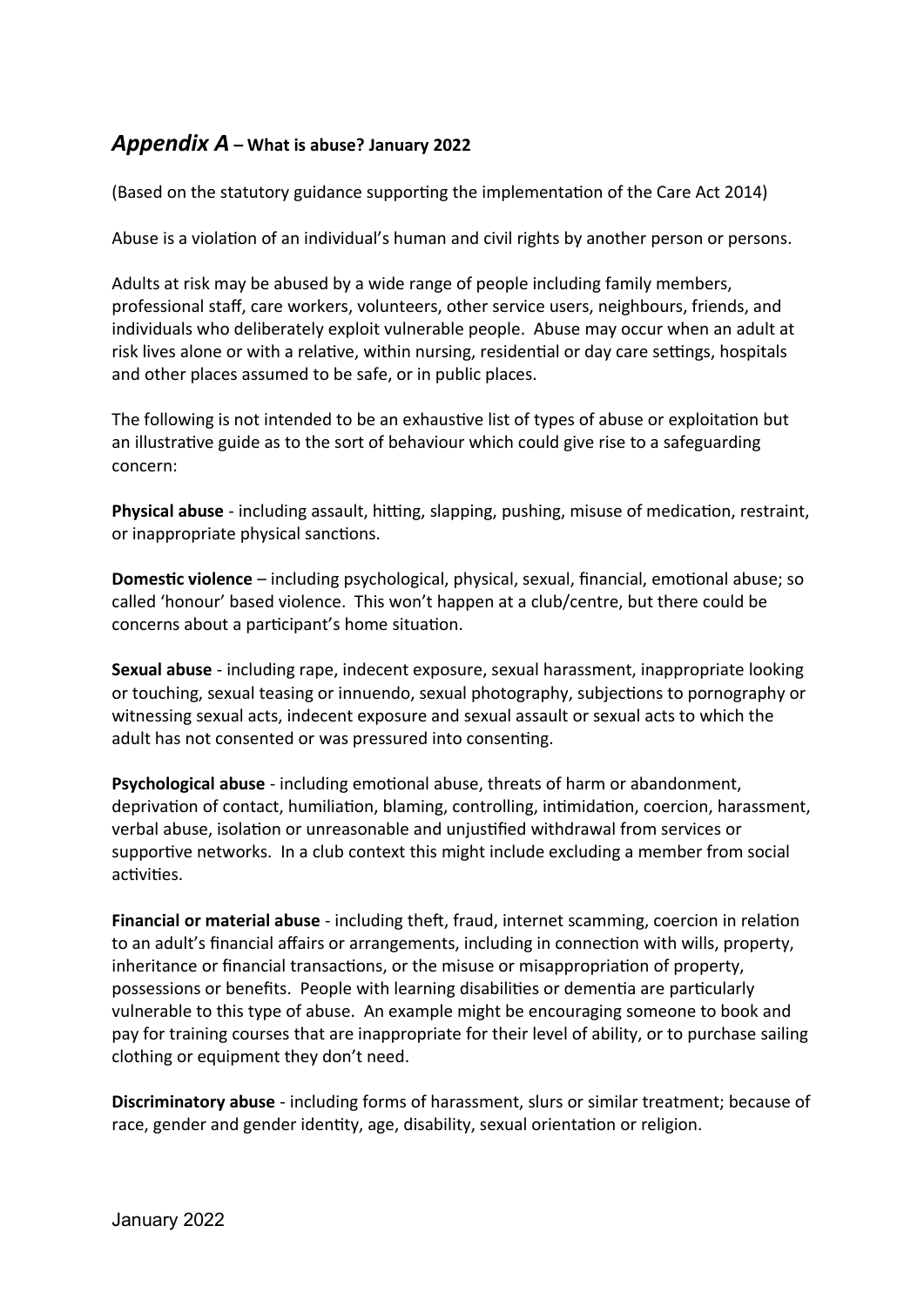**Neglect and acts of omission** - including ignoring medical, emotional or physical care needs, failure to provide access to appropriate health, care and support or educational services, the withholding of the necessities of life, such as medication, adequate nutrition and heating; or in a watersports context, failing to ensure that the person is adequately protected from the cold or sun or properly hydrated while on the water.

**Self-neglect** – this covers a wide range of behaviour neglecting to care for one's personal hygiene, health or surroundings and includes behaviour such as hoarding. Self-neglect might indicate that the person is not receiving adequate support or care, or could be an indication of a mental health issue such as depression.

**Organisational abuse** – including neglect and poor care practice within an institution or specific care setting such as a hospital or care home, for example, or in relation to care provided in one's own home. This may range from one-off incidents to on-going illtreatment. It can be through neglect or poor professional practice as a result of the structure, policies, processes and practices within an organisation.

**Modern slavery** – encompasses slavery, human trafficking, forced labour and domestic servitude. Traffickers and slave masters use whatever means they have at their disposal to coerce, deceive and force individuals into a life of abuse, servitude and inhumane treatment.

Not included in the Care Act 2014 but also relevant:

**Bullying** (including 'cyber bullying' by text, e-mail, social media etc) - may be seen as deliberately hurtful behaviour, usually repeated or sustained over a period of time, where it is difficult for those being bullied to defend themselves. The bully may be another vulnerable person. Although anyone can be the target of bullying, victims are typically shy, sensitive and perhaps anxious or insecure. Sometimes they are singled out for physical reasons – being overweight, physically small, having a disability - or for belonging to a different race, faith or culture.

**Mate Crime** – a 'mate crime' as defined by the Safety Net Project is 'when vulnerable people are befriended by members of the community who go on to exploit and take advantage of them. It may not be an illegal act but still has a negative effect on the individual'. Mate Crime is carried out by someone the adult knows. There have been a number of serious cases relating to people with a learning disability who were seriously harmed by people who purported to be their friends.

#### **Radicalisation**

The aim of radicalisation is to inspire new recruits, embed extreme views and persuade vulnerable individuals to the legitimacy of a cause. This may be direct through a relationship, or through social media.

#### **Recognising abuse**

Patterns of abuse vary and include: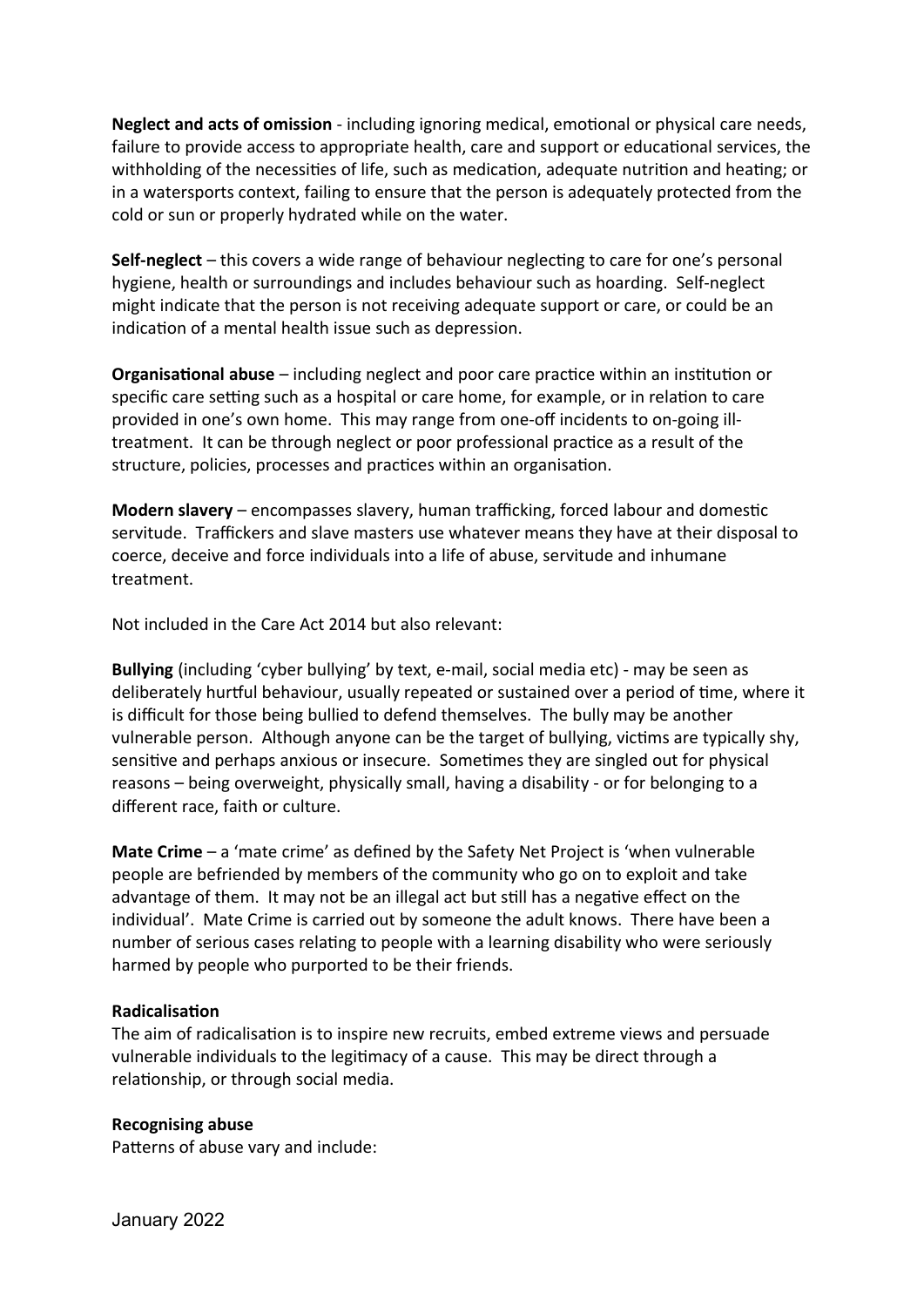- Serial abusing in which the perpetrator seeks out and 'grooms' individuals. Sexual abuse sometimes falls into this pattern as do some forms of financial abuse
- Long-term abuse in the context of an ongoing family relationship such as domestic violence between spouses or generations or persistent psychological abuse; or
- Opportunistic abuse such as theft occurring because money or valuable items have been left lying around.

Signs and indicators that may suggest someone is being abused or neglected include:

- Unexplained bruises or injuries or lack of medical attention when an injury has occurred
- Someone losing or gaining weight, or an unkempt appearance
- A change in behaviour or confidence
- Self-harming
- A person's belongings or money go missing
- The person is not attending, or no longer enjoying, their sessions
- A person has a fear of a particular group or individual
- A disclosure someone tells you or another person that they are being abused.

#### **If you are concerned**

If there are concerns about abuse taking place in the person's home, talking to their carers might put them at greater risk. If you cannot talk to the carers, consult your organisation's designated Welfare Officer or the person in charge. It is this person's responsibility to make the decision to contact Adult Social Care Services. It is NOT their responsibility to decide if abuse is taking place, BUT it is their responsibility to act on your concerns.

Social care professionals involved in taking decisions about adults at risk must take all of the circumstances into account and act in the individual's best interests. You are not expected to be able to take such decisions.

The following six principles inform the way in which professionals and other staff in care and support services and other public services work with adults:

- **Empowerment** People being supported and encouraged to make their own decisions and informed consent
- **Prevention** It is better to take action before harm occurs
- **Proportionality** The least intrusive response appropriate to the risk presented
- **Protection** Support and representation for those in greatest need
- **Partnership** Local solutions through services working with their communities. Communities have a part to play in preventing, detecting and reporting neglect and abuse
- **Accountability** Accountability and transparency in delivering safeguarding.

Some instances of abuse will constitute a criminal offence, for example assault, sexual assault and rape, fraud or other forms of financial exploitation and certain forms of discrimination. This type of abuse should be reported to the Police.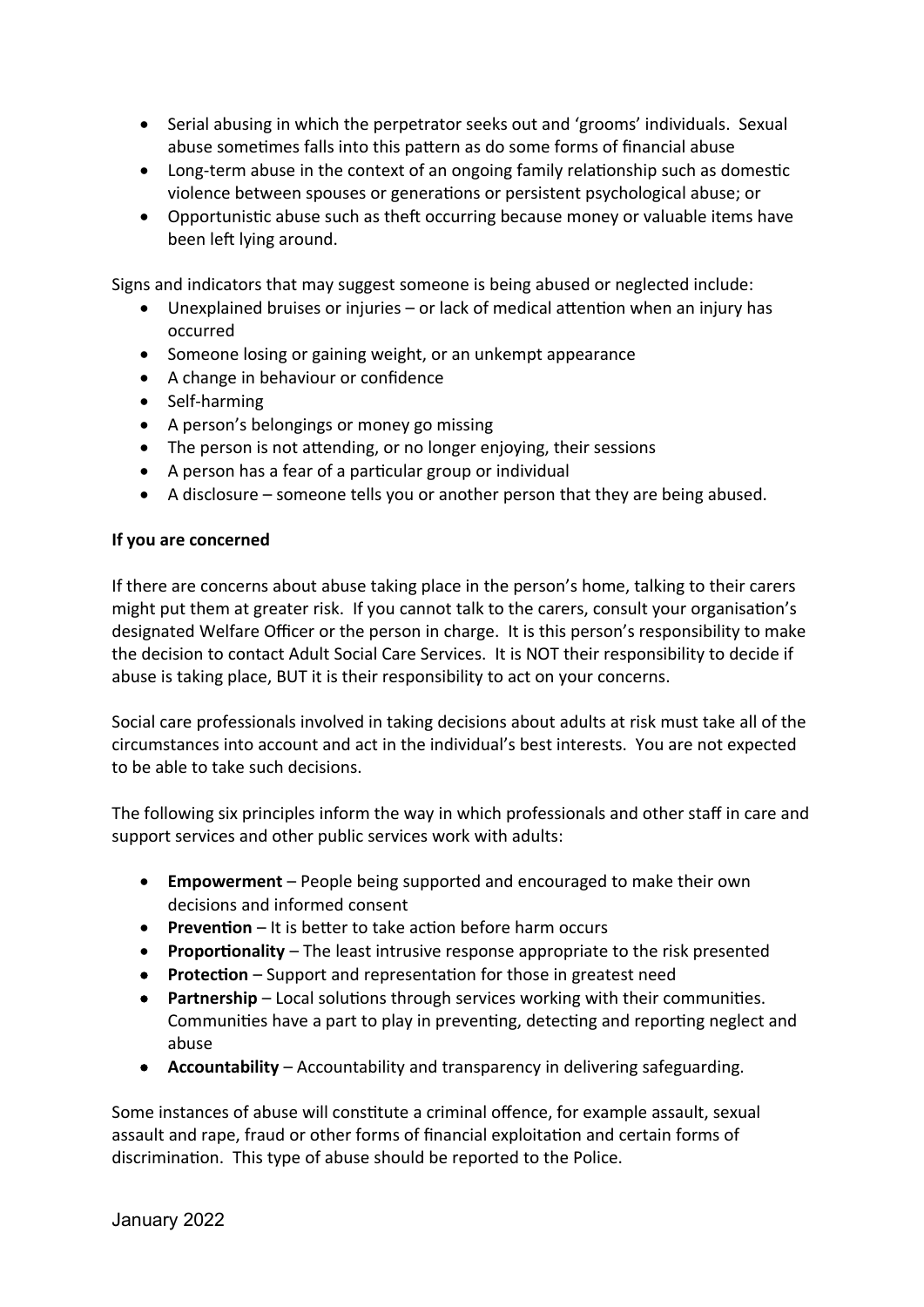## **Flushing Sailing Club January 2022**

# **Reporting Procedures**

If you are uncertain what to do at any stage, contact the RYA's Safeguarding and Equality Manager Katie Loucaides on 023 8060 4104 or Safeguarding Manager Andrea Gates 02380604226 and your local authority Adult Social Care department.

Details of Adult Social Care departments and emergency duty teams are listed on Cornwall Council's website. If you are unable to find the appropriate contact number, call the RYA's Safeguarding Manager or, if the person is at immediate risk, the Police.

#### **Flowchart 1: Concern outside Flushing Sailing Club**

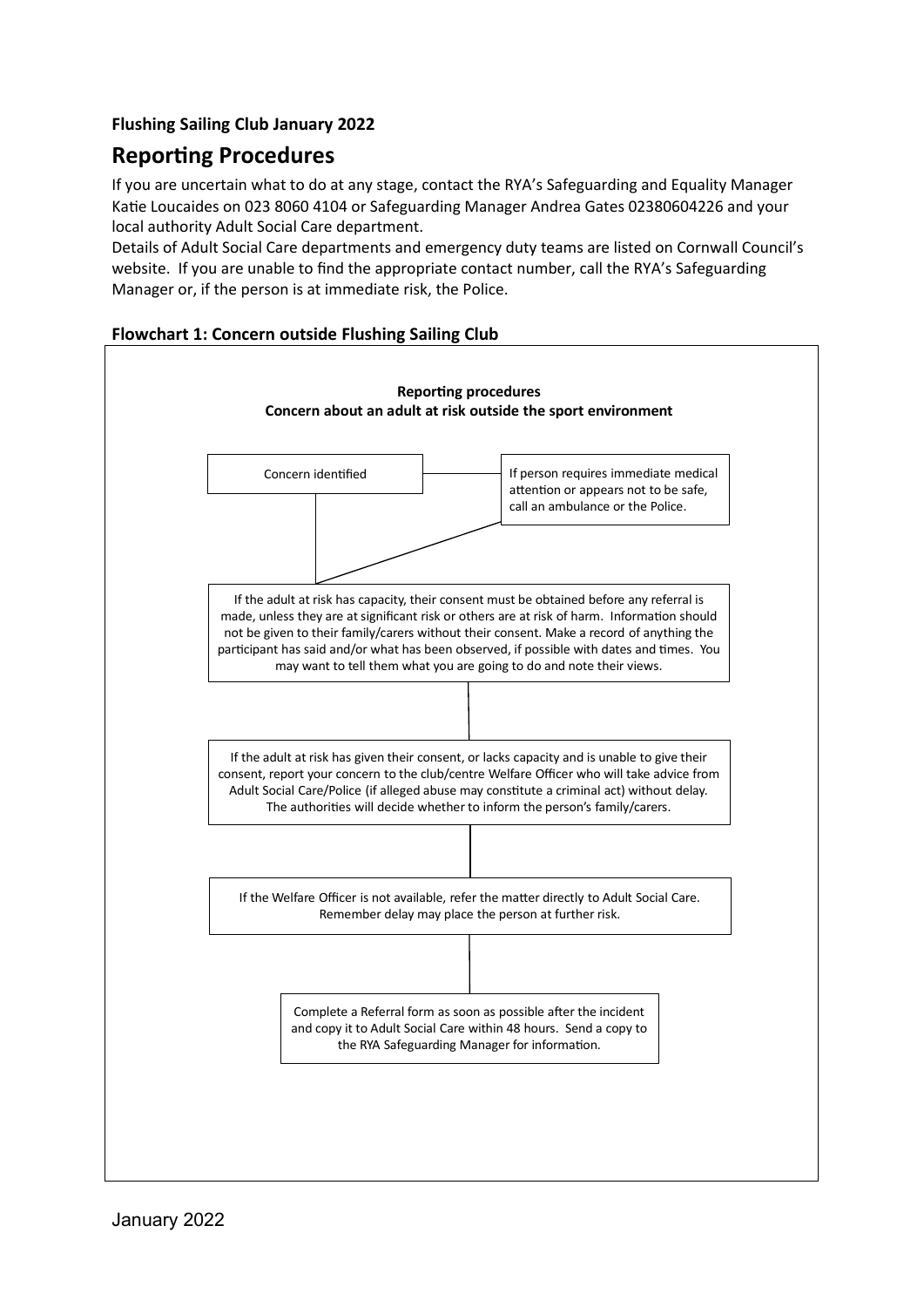#### **Flowchart 2: January 2022 Concern within Flushing Sailing Club**